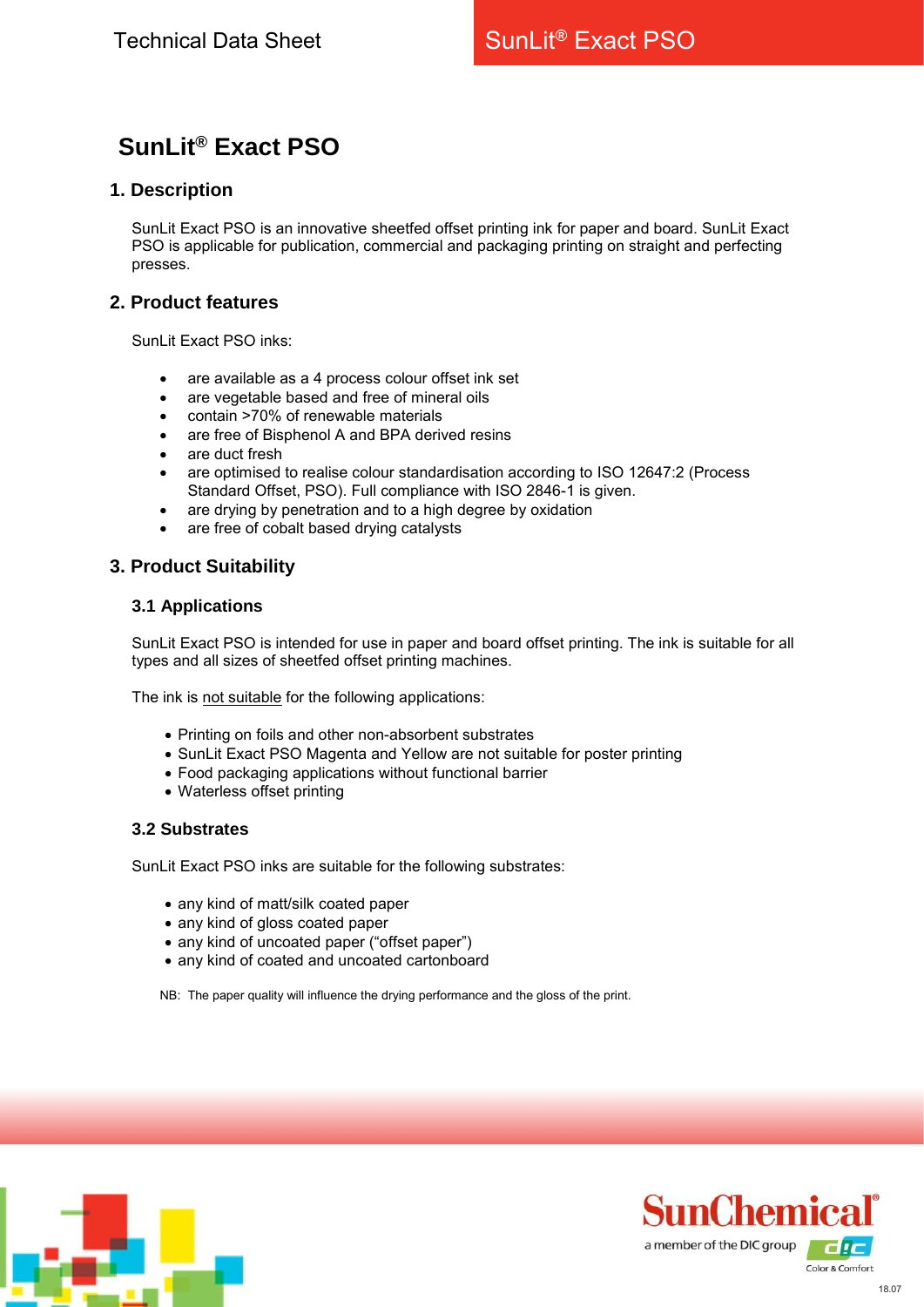## **3.3 Varnishability**

Printed sheets with SunLit Exact PSO can be overprinted either with an oil based overprint varnish or a water based overprint varnish.

When applying inline UV coatings a suitable primer is mandatory. When offline UV coating is applied, a water based primer is recommended or a waiting time of at least 48h is necessary.

The impact of the ink fastness has to be taken into consideration.

# **4. Colour Range**

SunLit Exact PSO is supplied as finished inks.

The following table sums up the light fastnesses and the resistancies corresponding to the 4 process colours:

| <b>PROCESS COLOURS</b>                 | <b>PRODUCT</b><br><b>CODE</b> | <b>LIGHT FASTNESS</b><br>ISO 12040** | <b>ALCOHOL</b><br>ISO 2836** | <b>SOLVENT MIXTURE</b><br>ISO 2836** | <b>ALKALI</b><br>ISO 2836** |
|----------------------------------------|-------------------------------|--------------------------------------|------------------------------|--------------------------------------|-----------------------------|
| <b>SUNLIT EXACT PSO Process Black</b>  | EXA46                         | 8                                    |                              |                                      |                             |
| SUNLIT EXACT PSO Process Cyan          | <b>EXA25</b>                  | 8                                    | ٠                            | ٠                                    |                             |
| SUNLIT EXACT PSO Process Magenta       | <b>EXA27</b>                  | 5                                    |                              |                                      |                             |
| <b>SUNLIT EXACT PSO Process Yellow</b> | <b>EXA26</b>                  | 5                                    |                              | ٠                                    |                             |
| SUNLIT EXACT PSO Process Cyan G/S      | EXA07                         | 8                                    |                              | ٠                                    |                             |
| <b>SUNLIT EXACT PSO Intense Black</b>  | <b>EXA24</b>                  |                                      |                              |                                      |                             |

\*\* For more information regarding these standards, please contact your local SunChemical representative.

# **5. General Handling**

## **5.1 Storage**

SunLit Exact PSO inks should be stored at ambient temperature between 5°C and 35°C. Under these conditions SunLit Exact PSO inks have a shelf life of at least 36 months in an unopened vacuum-packed tin.

Inks supplied in drums or pails should be used within 12 months after production. Drums and pails having exceeded 12 months may be fit for purpose but must be inspected before usage. Critical is the formation of skin where there is surface contact with air (oxygen). Minor appearance of skin shall be removed provided that the ink underneath is skin-free. In either case, once the container is opened, the ink should be worked off in a timely manner.

The polypropylene ink cartridge is not a barrier to air. Oxygen diffused in the printing ink may initiate premature drying, particularly at elevated temperatures and extended storage times.



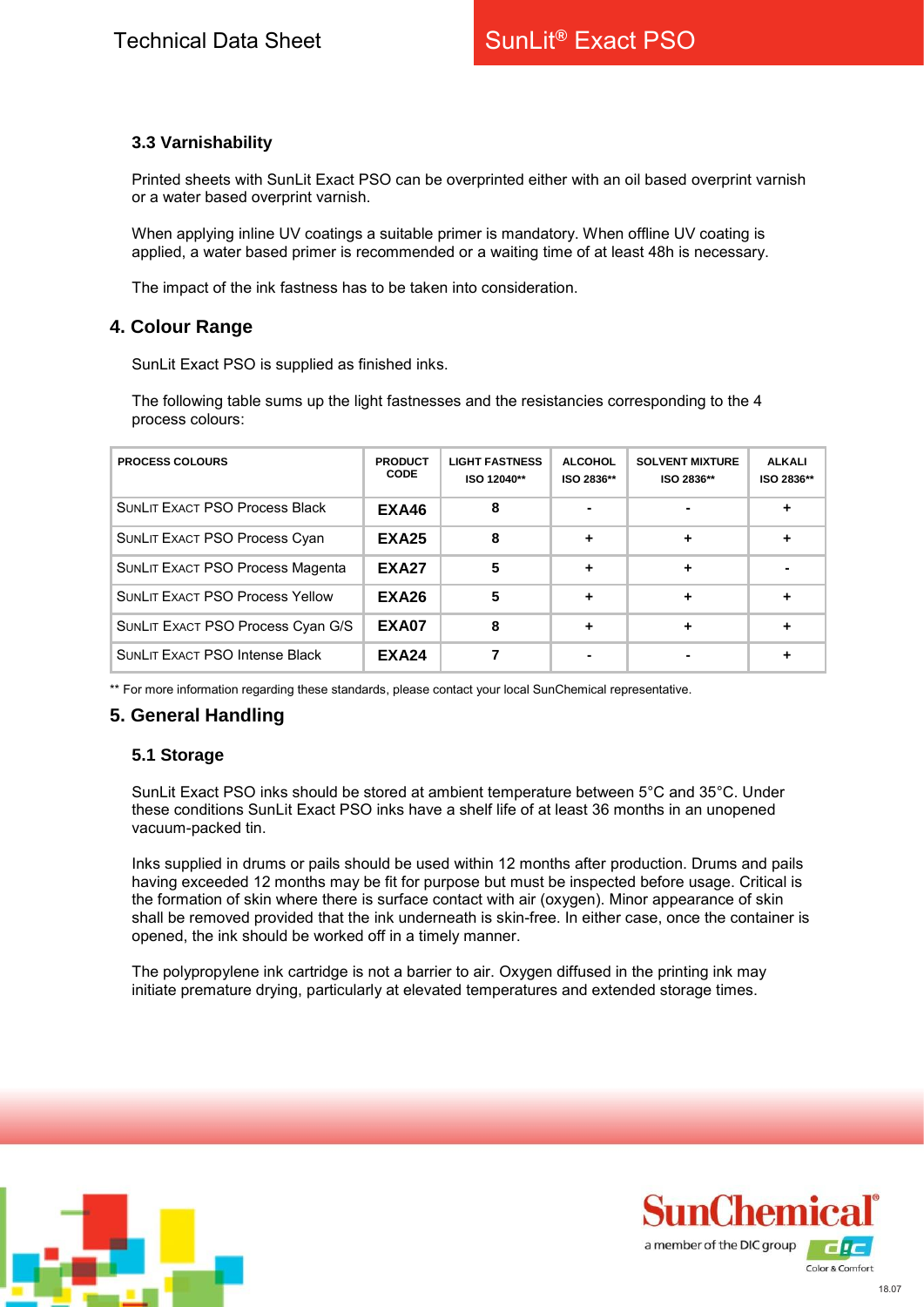Previous experience has shown that the printing inks can be used for one year after manufacturing after being stored and transported at ambient temperature and humidity.

#### **5.2 Waste disposal**

Waste disposal should be carried out in accordance with good industrial practice, observing all the appropriate local, national and regional regulations and guidance*.*

# **6. Printing Conditions**

#### **6.1 Fount Solution**

SunLit Exact PSO does not require to be run with a special fount solution. However SunChemical recommends the use of SunFount products to achieve optimal performance:

SunFount® 410; suitable for 5-7% IPA in normal water qualities SunFount® 480; suitable for 3-6% IPA, to prevent roller glazing SunFount® 455; suitable for 0-5% IPA, adapted for IPA free printing

The quality of the water and the overall printing conditions has a strong impact on the choice of fountain solution and the level of IPA required. Please consult our technical services for assistance.

#### **6.2 Printing Plates**

SunLit Exact PSO can be run with any type of aluminium based printing plates (CtP plates, conventional positive or negative plates).

#### **6.3 Influence of IR drier**

The use of IR drier is not recommended as it might lead to an increased tendency of set off in the delivery pile.

#### **6.4 Press cleaning**

After having printed with SunLit Exact PSO inks the press can be easily cleaned using standard press washes.

## **7. End-use safety**

All Sun Chemical Europe printing inks and related materials are formulated in accordance with the CEPE/EuPIA Exclusion Policy. This excludes from use all materials classified according to the CLP Regulation (EC) No 1272/2008 on classification, labelling and packaging of substances and mixtures as carcinogenic, mutagenic or toxic for reproduction in categories 1A or 1B with hazard statements H340, H350 or H360, in addition to toxic or highly toxic materials with hazard statements H300, H301, H310, H311, H330, H331, H370 or H372. None of the raw materials used in inks supplied intentionally contain the heavy metals Antimony, Arsenic, Cadmium, Chromium